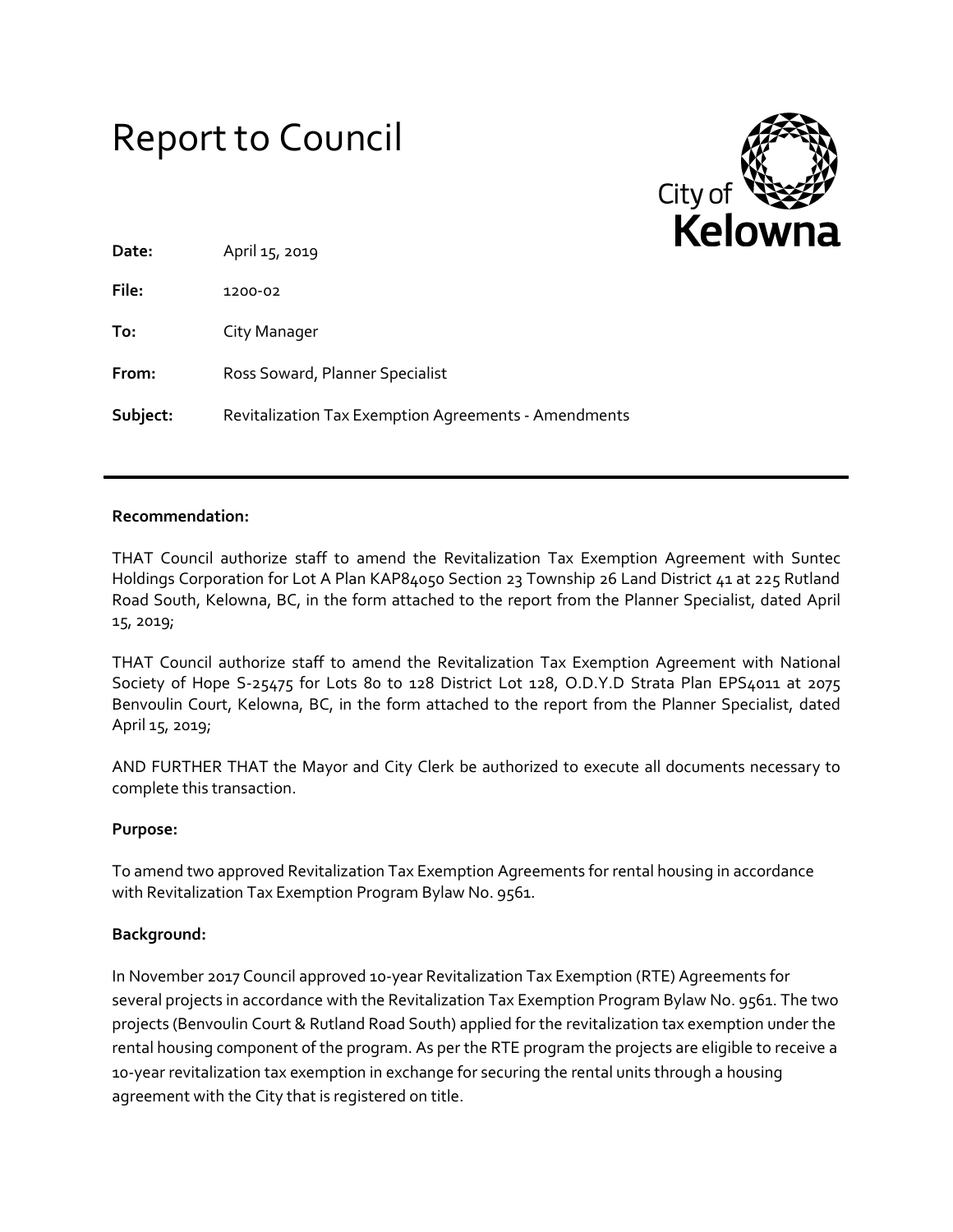As part of the revitalization tax exemption agreements that Council approved in November 2017 both projects estimated their occupancy date to be late summer / fall 2018, meaning their 10-year exemption was expected to begin in January 2019. However, due to complications both projects were delayed and their occupancy dates were pushed back several months resulting in both the projects missing the BC Assessment Authority deadline for 2019 exemptions. As a result, staff is recommending the term of exemption for both agreements be amended from 2019-2028 to 2020-2029 to allow for both projects to continue to receive the 10-year exemption. To amend the revitalization tax exemption agreement several other minor amendments are needed to reflect the updated occupancy date and revised term of exemption. Both of the projects will still have all the same conditions securing the rental housing as per the rental housing agreement that is in place.

Through this process staff has identified several minor updates to the Agreement Template within the Revitalization Tax Exemption Bylaw that would allow for greater flexibility on the term of exemption and would eliminate the need for these minor amendments. Staff is currently reviewing Bylaw 9561 and updates will be brought forward for Council consideration later this spring.

## **Internal Circulation:**

Revenue Manager, Financial Services Divisional Director, Community Planning & Real Estate Manager, Long Range Policy Planning

### **Legal/Statutory Authority:**

Revitalization Tax Exemption Program Bylaw No. 9561, 2006 Community Charter, Division, Section 226

# **Legal/Statutory Procedural Requirements:**

The Revitalization Tax Exemption Bylaw No. 9561 supports municipal tax incentives for purpose-built rental housing when the vacancy rate for rental housing is at three per cent or lower.

### **Financial Considerations:**

Within Kelowna there continues to be strong demand for rental housing, but the Revitalization Tax Exemption program does come at a financial cost. Staff estimate the total amount of tax revenue associated with the 10-year exemption for the two projects to total approximately \$345,000.

# **Existing Policy:**

### Official Community Plan Bylaw No. 10500

Revitalization Tax Exemption Program Bylaw No. 9561 Policy 5.1.3